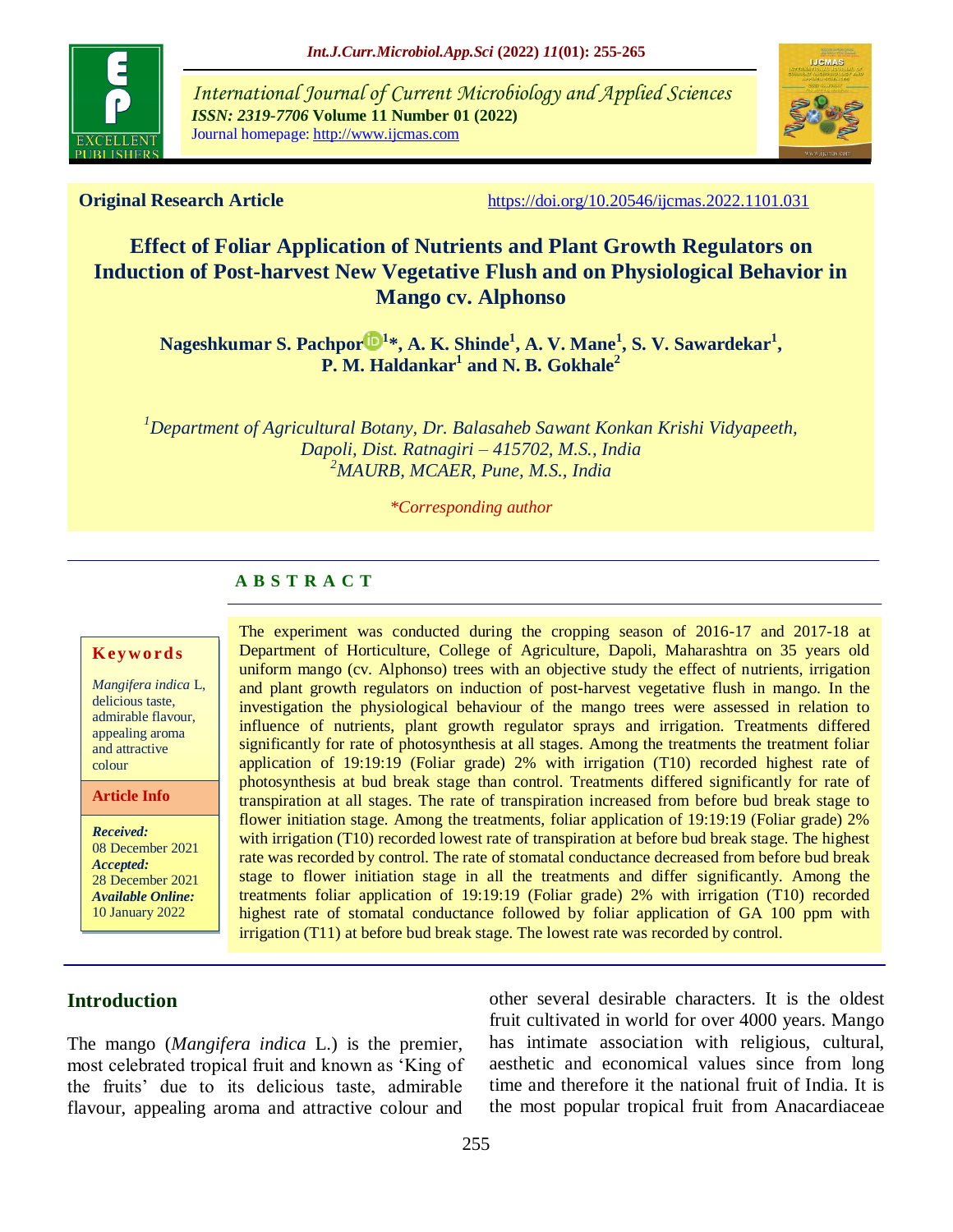family originated from South East Asia, the Indo-Burma region.

India has the richest wealth of mango germplasm consisting of more than thousands of varieties growing all over the country. Among the popular cultivars, 'Alphonso' ranks tops and acclaimed as the best Indian mango variety. This cultivar is commercially grown in west coast of India comprising Maharashtra, Goa, Karnataka and Gujarat states.

Lack of environmental signals for mango flowering being a limiting factor for obtaining consistent production especially in Alphonso cultivar. In mango crop, the phenomenon of flowering and fruiting is complex. Davenport and Nunez-Elisea (1997) has described the conceptual model of mango flowering to simplify the interaction of external and internal factors responsible for regulating vegetative and reproductive shoot initiation and induction in mango trees in the tropical and subtropical environments. The flowering in mango is largely influenced by the biochemical constituents present in the floral stimuli at bud break stage. Further, the maturity of terminal shoots and the carbohydrate accumulation in leaves as well as shoot apex are also certainly associated with the synthesis of the floral stimulus in mango trees. The productivity improvement in current farming system is extensively depends on manipulation of the physiological processes of the crop by chemical means. In commercial mango plantations, it is advantageous to induce the post-harvest vegetative growth to attain regular, early and uniform flowering. Plant growth regulator like Gibberellic acid, nutrients like KNO3 19:19:19 (2%) and urea etc. are synthetic compounds normally used to promote and induce the vegetative growth in a desired way without altering the developmental patterns of plants. These plant growth regulators and nutrients alter the physiological processes in plants and gas exchange study can help to assess the response of crop in relation to physiological changes. The present investigation was therefore proposed to study the trend in physiological

behaviour (Gas exchange) of mango cv. Alphonso as influenced by sprays of plant growth regulators, nutrients and irrigation.

### **Materials and Methods**

The experiment was conducted during the cropping season of 2016-17 and 2017-18 at Department of Horticulture, College of Agriculture, Dapoli, Maharashtra on 35 years old uniform mango (cv. Alphonso) trees with an objective study the effect of chemicals, irrigation and plant growth regulators on induction of post-harvest vegetative flush in mango.

The experiment was laid out in randomized block design with three replications and twelve treatments viz., T1-Control, T2-Watering twice in a week as per pan evaporation readings, T3-Urea 3%, T4- KNO3 3%, T5-19:19:19 (Foliar grade) 2%, T6-GA3 100 ppm, T7-GA3 150 ppm, T8-Watering + Urea 3%, T9-Watering + KNO3 3%, T10-Watering +19:19:19 (Foliar grade) 2%, T11-Watering + GA3 100 ppm, T12-Watering + GA3 150 ppm. Foliar application of plant growth regulators and nutrients was made at two stages. In the experiment, the foliar application of PGRs and chemicals was done in month of May, first spray- 1st fortnight of May and second spray- 2nd fortnight of May as given in treatment details.

The data on gas exchange parameters viz, rate of photosynthesis and respiration, rate of transpiration and stomatal conductance were recorded at five stages i.e. before exposure of treatments, before bud break stage, bud break stage, at three weeks after flushing and at flower initiation stage.

All these physiological parameters were measured by using artificial light source between 10:00 to 12:00 by portable photosynthesis system (LICOR 6400xt, Loc. Inc. USA) in photon flux density (PFD) value 500 μmol-mol-2 s-1 and using the healthy third or fourth leaf of the mango cv. Alphonso. The experimental data were analysed according the procedure described by Panse and Sukhatme (1985).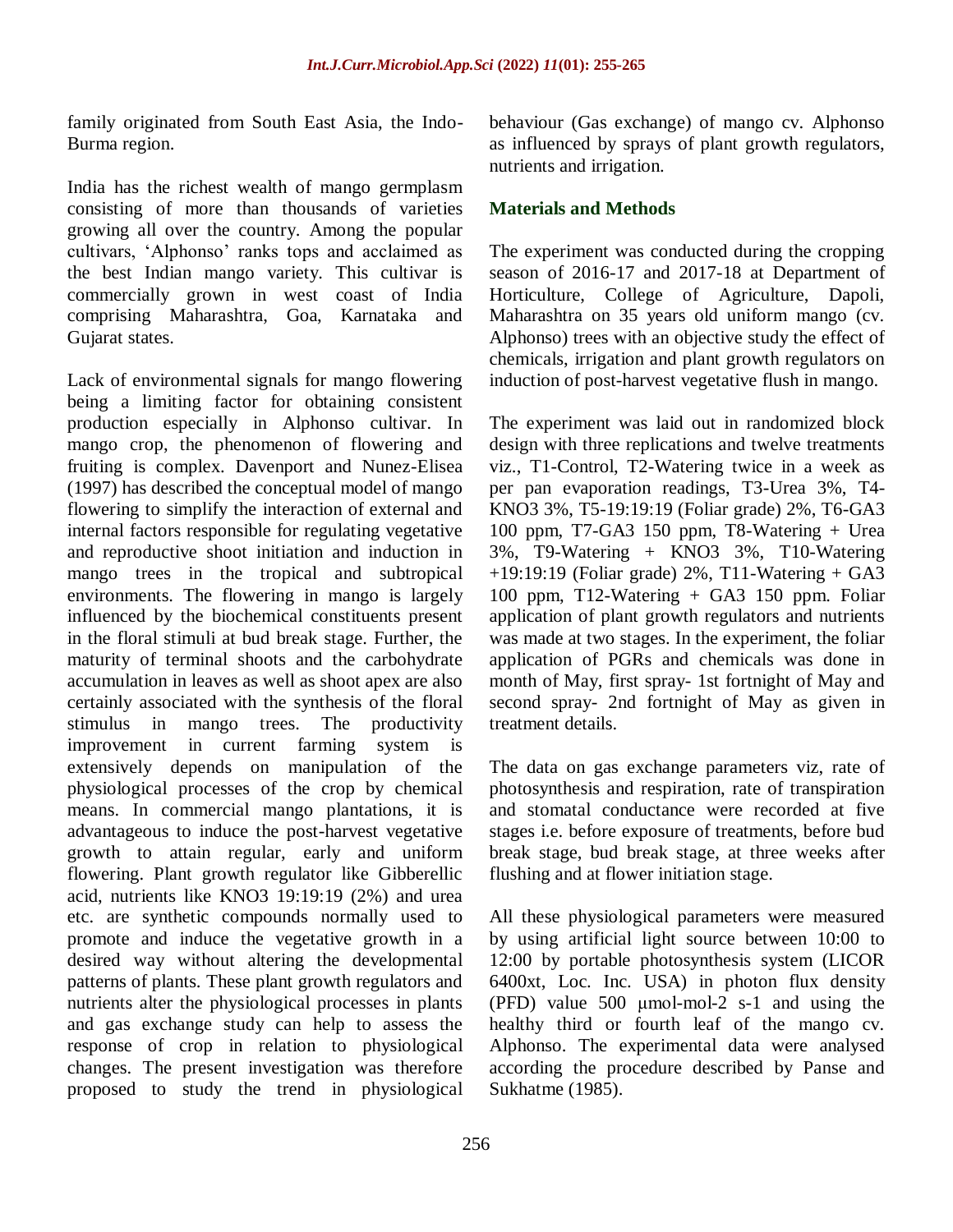#### **Results and Discussion**

The data pertaining to various gas exchange parameters viz, rate of photosynthesis and respiration, rate of transpiration and stomatal conductance was recorded at five stages i.e. before exposure of treatments, before bud break stage, bud break stage, at three weeks after flushing and at flower initiation stage in Table 1 to 4.

#### **Rate of leaf photosynthesis**

Photosynthesis is fundamental process and photosynthesis rate can be regulated by plant growth regulators by activating secondary messengers that play a crucial role in increasing the enzymatic activity of the plant.

The data presented in Table No.1 indicate that, the effect of foliar feeding of nutrients, plant growth regulators and irrigation on rate of photosynthesis at different stages (before exposure of treatments, before bud break, bud break stage, three weeks after flushing and flower initiation stage) in pooled analysis.

The data in table reveals that rate of photosynthesis was found to be increased from before bud break stage to bud break stage and then declines towards flower initiation stage.

Treatment T10 (Watering +19:19:19(foliar grade) 2%) maintain significantly highest rate of photosynthesis from before bud break stage to flower initiation stage and recorded highest rate of photosynthesis at bud break stage (8.43 µmol CO2 m-2s-1) which was at par with treatment T11 (Watering +GA 100 ppm) 8.29 µmol CO2 m-2s-1.Treatment T8 (Watering + Urea 3 %), T9 (Watering + KNO3 3 %) and T2 (Watering twice in

a week as per pan evaporation readings) also recorded higher rate of photosynthesis and at par with each other than T1 (Control) which recorded significantly lower rate of photosynthesis.

The promotion in photosynthesis rate in the trees treated with nutrients and plant growth regulator has been reported by Malshe *et al.,* (2020). The similar results obtained by Leandro *et al.,* (2016). They found that rate of photosynthesis at flowering was higher in plants that receive full irrigation (100%ETc).

#### **Rate of respiration**

The data in Table No.2 reveals that rate of respiration was found to be increased from before bud break stage to bud break stage and then declines towards flower initiation stage.

Treatment T10 (Watering +19:19:19(foliar grade) 2%) maintain significantly highest rate of respiration from before bud break stage to flower initiation stage and recorded highest rate of respiration at bud break stage (-6.69 µmol CO2 m-2s-1) which was at par with treatment T11 (Watering +GA 100 ppm) - 6.41 µmol CO2 m-2s-1.Treatment T8 (Watering + Urea  $3\%$ ), T9 (Watering + KNO3  $3\%$ ) and T2 (Watering twice in a week as per pan evaporation readings) also recorded higher rate of respiration and at par with each other than T1 (Control) which recorded lower rate of respiration. The change in respiration rate in the trees treated with nutrients and plant growth regulator has been reported by Malshe *et al.,* (2020).

Urban *et al.,* (2004) opined that the increase in mitochondrial respiration or decrease in partial pressure of carbon dioxide in intercellular space has direct negative influence on photosynthesis rate.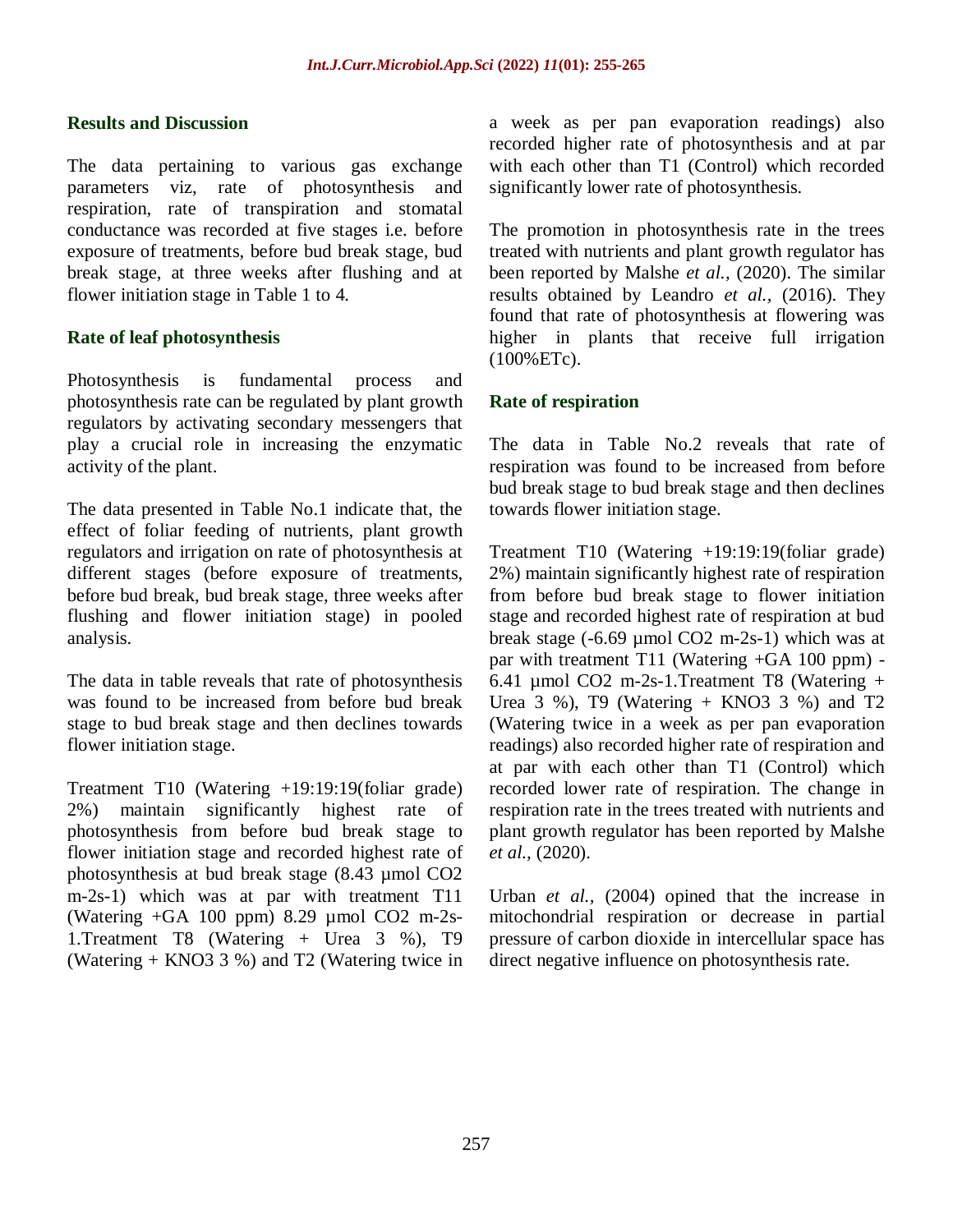| <b>Table.1</b> Effect of foliar feeding of nutrients, plant growth regulators and irrigation on rate of |
|---------------------------------------------------------------------------------------------------------|
| photosynthesis (µmole $CO_2$ m <sup>-2</sup> Sec <sup>-1</sup> ) at different stages (pooled)           |

| <b>Treatment</b>                                                            | <b>Before</b><br>exposure of<br>treatments | Before bud<br><b>break</b> | <b>Bud break</b><br>stage | <b>Three</b><br>weeks after<br>flushing | <b>Flo</b><br>initia<br>sta |
|-----------------------------------------------------------------------------|--------------------------------------------|----------------------------|---------------------------|-----------------------------------------|-----------------------------|
| <b>T1-Control</b>                                                           | 2.45                                       | 3.83                       | 4.76                      | 4.22                                    | 3.9                         |
| T <sub>2</sub> -Watering twice in a week as per pan evaporation<br>readings | 2.99                                       | 5.41                       | 7.36                      | 6.22                                    | 5.4                         |
| <b>T3-Urea 3%</b>                                                           | 2.59                                       | 4.91                       | 6.22                      | 5.78                                    | 5.3                         |
| T <sub>4</sub> -KNO <sub>3</sub> 3%                                         | 3.00                                       | 4.71                       | 6.13                      | 5.82                                    | 5.2                         |
| T5-19:19:19 (Foliar grade) 2%                                               | 2.97                                       | 4.90                       | 6.90                      | 5.89                                    | 5.3                         |
| T <sub>6</sub> -GA <sub>3</sub> 100 ppm                                     | 2.80                                       | 5.05                       | 6.61                      | 6.00                                    | 5.3                         |
| T7-GA3 150 ppm                                                              | 2.87                                       | 5.14                       | 6.66                      | 5.74                                    | 5.3                         |
| Tg-Watering + Urea 3%                                                       | 2.98                                       | 5.61                       | 7.06                      | 6.76                                    | 6.2                         |
| T9-Watering + $KNO_3$ 3%                                                    | 2.75                                       | 5.56                       | 7.32                      | 6.52                                    | 6.1                         |
| T <sub>10</sub> -Watering $+19:19:19$ (Foliar grade) $2\%$                  | 2.99                                       | 6.80                       | 8.43                      | 7.46                                    | 6.6                         |
| $T_{11}$ -Watering + GA3 100 ppm                                            | 2.94                                       | 6.59                       | 8.29                      | 7.32                                    | 6.5                         |
| $T_{12}$ -Watering + GA3 150 ppm                                            | 2.62                                       | 5.46                       | 7.11                      | 6.05                                    | 5.7                         |
| <b>Mean</b>                                                                 | 2.83                                       | 5.33                       | 6.91                      | 6.15                                    | 5.6                         |
| $SEm+$                                                                      | 0.17                                       | 0.25                       | 0.15                      | 0.16                                    | 0.1                         |
| C.D. at $5%$                                                                | <b>NS</b>                                  | 0.73                       | 0.44                      | 0.47                                    | 0.3                         |

#### **Table. 2** Effect of foliar feeding of nutrients, plant growth regulators and irrigation on rate of respiration (µmole  $CO<sub>2</sub>$  m<sup>-2</sup> Sec<sup>-1</sup>) at different stages (pooled)

| <b>Treatment</b>                                                | <b>Before</b><br>exposure of<br>treatments | <b>Before</b><br>bud<br><b>break</b> | <b>Bud break</b><br>stage | <b>Three weeks</b><br>after<br>flushing | <b>Flow initial</b><br>stage |
|-----------------------------------------------------------------|--------------------------------------------|--------------------------------------|---------------------------|-----------------------------------------|------------------------------|
| <b>T1-Control</b>                                               | $-2.67$                                    | $-4.50$                              | $-4.80$                   | $-3.96$                                 | $-3.48$                      |
| T <sub>2</sub> -Watering twice in a week as per pan evaporation | $-3.03$                                    | $-5.41$                              | $-5.82$                   | $-5.29$                                 | $-4.97$                      |
| readings                                                        |                                            |                                      |                           |                                         |                              |
| <b>T3-Urea 3%</b>                                               | $-2.92$                                    | $-5.03$                              | $-5.56$                   | $-5.17$                                 | $-4.49$                      |
| T4-KNO3 3%                                                      | $-3.30$                                    | $-5.23$                              | $-5.74$                   | $-5.11$                                 | $-4.43$                      |
| T5-19:19:19 (Foliar grade) 2%                                   | $-3.09$                                    | $-5.16$                              | $-5.73$                   | $-5.10$                                 | $-4.44$                      |
| T <sub>6</sub> -GA <sub>3</sub> 100 ppm                         | $-3.32$                                    | $-5.26$                              | $-5.72$                   | $-5.15$                                 | $-4.68$                      |
| T7-GA3 150 ppm                                                  | $-3.16$                                    | $-5.21$                              | $-5.67$                   | $-5.19$                                 | $-4.67$                      |
| Tg-Watering + Urea $3\%$                                        | $-3.20$                                    | $-5.44$                              | $-5.79$                   | $-5.37$                                 | $-4.73$                      |
| T9-Watering + $KNO3$ 3%                                         | $-3.12$                                    | $-5.51$                              | $-5.79$                   | $-5.29$                                 | $-4.99$                      |
| T <sub>10</sub> -Watering $+19:19:19$ (Foliar grade) $2\%$      | $-3.02$                                    | $-6.11$                              | $-6.69$                   | $-5.90$                                 | $-5.62$                      |
| $T_{11}$ -Watering + GA3 100 ppm                                | $-3.06$                                    | $-5.95$                              | $-6.41$                   | $-5.81$                                 | $-5.30$                      |
| $T12$ -Watering + GA3 150 ppm                                   | $-2.93$                                    | $-5.26$                              | $-6.02$                   | $-5.23$                                 | $-4.93$                      |
| <b>Mean</b>                                                     | $-3.07$                                    | $-5.34$                              | $-5.82$                   | $-5.22$                                 | $-4.73$                      |
| $SEm+$                                                          | 0.14                                       | 0.12                                 | 0.15                      | 0.10                                    | 0.11                         |
| C.D. at $5%$                                                    | <b>NS</b>                                  | 0.35                                 | 0.45                      | 0.31                                    | 0.31                         |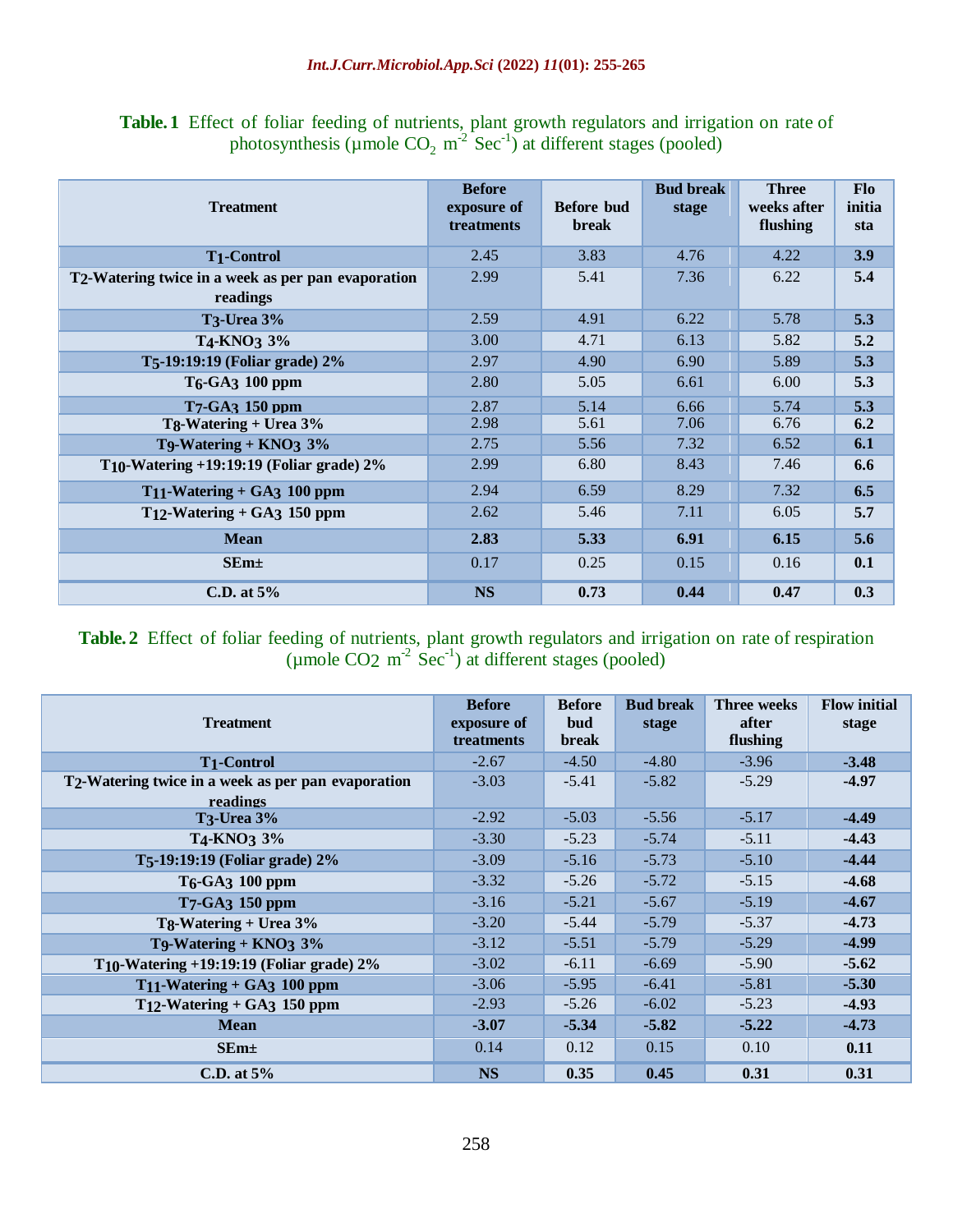|  |  | Table. 3 Effect of foliar feeding of nutrients, plant growth regulators and irrigation on rate of transpiration |  |  |  |  |  |
|--|--|-----------------------------------------------------------------------------------------------------------------|--|--|--|--|--|
|  |  | (umole $CO$ , $m^2$ Sec <sup>-1</sup> ) at different stages (pooled)                                            |  |  |  |  |  |

| <b>Treatment</b>                                                            | <b>Before</b><br>exposure of<br>treatments | <b>Before</b><br>bud<br><b>break</b> | <b>Bud</b><br>break<br>stage | <b>Three</b><br>weeks after<br>flushing | <b>Flower</b><br>initiatio<br>stage |
|-----------------------------------------------------------------------------|--------------------------------------------|--------------------------------------|------------------------------|-----------------------------------------|-------------------------------------|
| <b>T1-Control</b>                                                           | 2.24                                       | 3.83                                 | 4.18                         | 4.65                                    | 4.94                                |
| T <sub>2</sub> -Watering twice in a week as per pan evaporation<br>readings | 2.39                                       | 2.75                                 | 3.27                         | 3.55                                    | 4.04                                |
| <b>T3-Urea 3%</b>                                                           | 2.28                                       | 3.21                                 | 4.05                         | 4.42                                    | 4.75                                |
| T <sub>4</sub> -KNO <sub>3</sub> 3%                                         | 2.34                                       | 3.59                                 | 3.84                         | 4.08                                    | 4.56                                |
| T5-19:19:19 (Foliar grade) 2%                                               | 2.22                                       | 3.28                                 | 3.99                         | 4.19                                    | 4.51                                |
| T <sub>6</sub> -GA <sub>3</sub> 100 ppm                                     | 2.26                                       | 3.44                                 | 3.93                         | 4.27                                    | 4.40                                |
| T7-GA3 150 ppm                                                              | 2.29                                       | 3.57                                 | 3.56                         | 4.30                                    | 4.58                                |
| Tg-Watering + Urea $3\%$                                                    | 2.42                                       | 2.88                                 | 3.37                         | 3.41                                    | 4.33                                |
| T9-Watering + $KNO_3$ 3%                                                    | 2.32                                       | 2.84                                 | 3.16                         | 3.71                                    | 4.03                                |
| T <sub>10</sub> -Watering $+19:19:19$ (Foliar grade) $2\%$                  | 2.22                                       | 2.52                                 | 3.09                         | 3.32                                    | 3.88                                |
| $T_{11}$ -Watering + GA3 100 ppm                                            | 2.30                                       | 2.61                                 | 3.08                         | 3.38                                    | 3.89                                |
| $T_{12}$ -Watering + GA3 150 ppm                                            | 2.27                                       | 3.01                                 | 3.40                         | 3.72                                    | 3.92                                |
| <b>Mean</b>                                                                 | 2.30                                       | 3.13                                 | 3.58                         | 3.92                                    | 4.32                                |
| SEm <sub>±</sub>                                                            | 0.08                                       | 0.11                                 | 0.09                         | 0.06                                    | 0.05                                |
| C.D. at $5%$                                                                | <b>NS</b>                                  | 0.33                                 | 0.26                         | 0.19                                    | 0.16                                |

### **Table. 4** Effect of foliar feeding of nutrients, plant growth regulators and irrigation on rate of stomatal conductance ( $\mu$ mole CO<sub>2</sub> m<sup>-2</sup> Sec<sup>-1</sup>) at different stages (pooled)

| <b>Treatment</b>                                                            | <b>Before</b><br>exposure of<br>treatments | <b>Before bud</b><br><b>break</b> | <b>Bud</b><br><b>break</b><br>stage | <b>Three weeks</b><br>after flushing | <b>Flowe</b><br>initiati<br>stage |
|-----------------------------------------------------------------------------|--------------------------------------------|-----------------------------------|-------------------------------------|--------------------------------------|-----------------------------------|
| <b>T1-Control</b>                                                           | 0.143                                      | 0.145                             | 0.124                               | 0.110                                | 0.095                             |
| T <sub>2</sub> -Watering twice in a week as per pan<br>evaporation readings | 0.143                                      | 0.197                             | 0.146                               | 0.136                                | 0.129                             |
| <b>T3-Urea 3%</b>                                                           | 0.143                                      | 0.165                             | 0.133                               | 0.125                                | 0.119                             |
| T4-KNO3 3%                                                                  | 0.144                                      | 0.162                             | 0.131                               | 0.121                                | 0.102                             |
| T5-19:19:19 (Foliar grade) 2%                                               | 0.142                                      | 0.165                             | 0.142                               | 0.132                                | 0.125                             |
| T <sub>6</sub> -GA <sub>3</sub> 100 ppm                                     | 0.143                                      | 0.172                             | 0.140                               | 0.131                                | 0.123                             |
| T7-GA3 150 ppm                                                              | 0.143                                      | 0.173                             | 0.142                               | 0.133                                | 0.127                             |
| $Tg-Watering + Urea 3%$                                                     | 0.142                                      | 0.177                             | 0.146                               | 0.136                                | 0.126                             |
| T9-Watering $+$ KNO3 $3\%$                                                  | 0.145                                      | 0.177                             | 0.145                               | 0.135                                | 0.130                             |
| T <sub>10</sub> -Watering $+19:19:19$ (Foliar grade) $2\%$                  | 0.146                                      | 0.211                             | 0.170                               | 0.155                                | 0.146                             |
| $T_{11}$ -Watering + GA3 100 ppm                                            | 0.146                                      | 0.210                             | 0.166                               | 0.148                                | 0.143                             |
| $T_{12}$ -Watering + GA3 150 ppm                                            | 0.148                                      | 0.176                             | 0.144                               | 0.133                                | 0.121                             |
| <b>Mean</b>                                                                 | 0.144                                      | 0.180                             | 0.140                               | 0.130                                | 0.120                             |
| $SEm\pm$                                                                    | 0.0                                        | 0.01                              | 0.00                                | 0.00                                 | 0.00                              |
| C.D. at $5\%$                                                               | <b>NS</b>                                  | 0.01                              | 0.01                                | 0.01                                 | 0.01                              |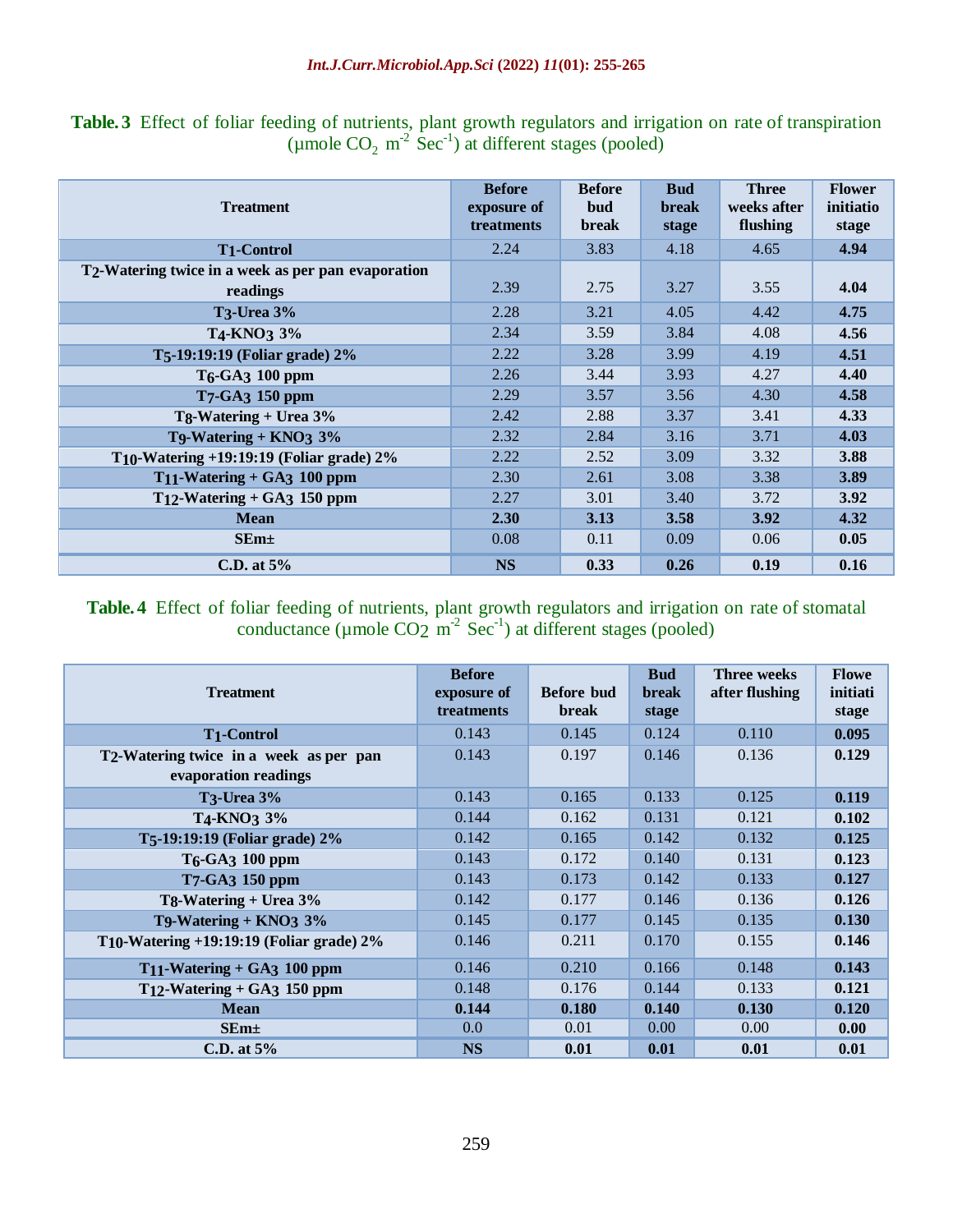



T1-Control

T2-Watering twice in a week as per pan evaporation readings T3-Urea 3% T4-KNO3 3% T5-19:19:19 (Foliar grade) 2% T6-GA3 100 ppm T7-GA3 150 ppm T8-Watering + Urea 3% T9-Watering + KNO3 3% T10-Watering +19:19:19 (Foliar grade) 2% T11-Watering  $+$  GA3 100 ppm T12-Watering  $+$  GA3 150 ppm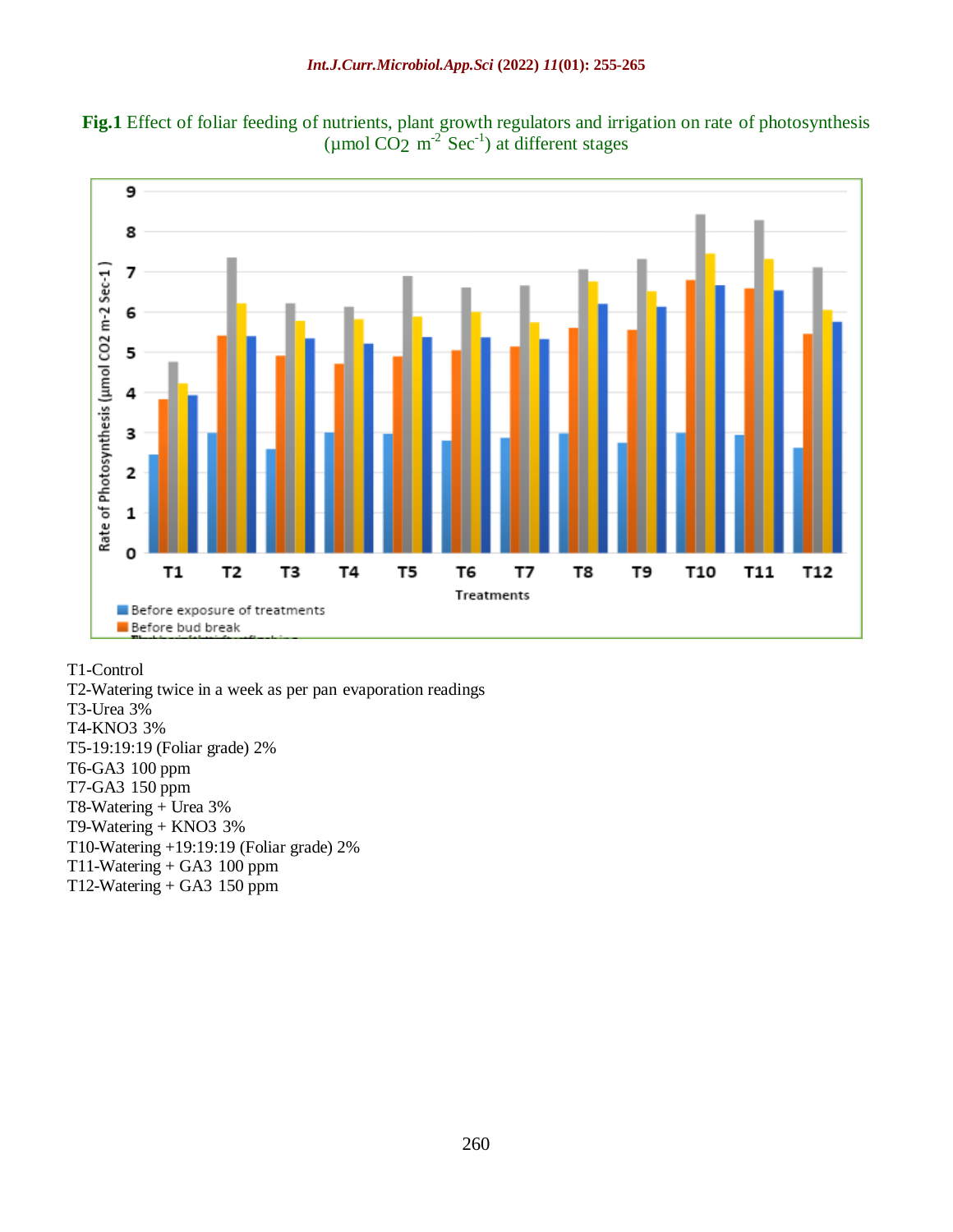



#### T1-Control

T2-Watering twice in a week as per pan evaporation readings T3-Urea 3% T4-KNO3 3% T5-19:19:19 (Foliar grade) 2% T6-GA3 100 ppm T7-GA3 150 ppm T8-Watering + Urea 3% T9-Watering + KNO3 3% T10-Watering +19:19:19 (Foliar grade) 2% T11-Watering + GA3 100 ppm T12-Watering  $+$  GA3 150 ppm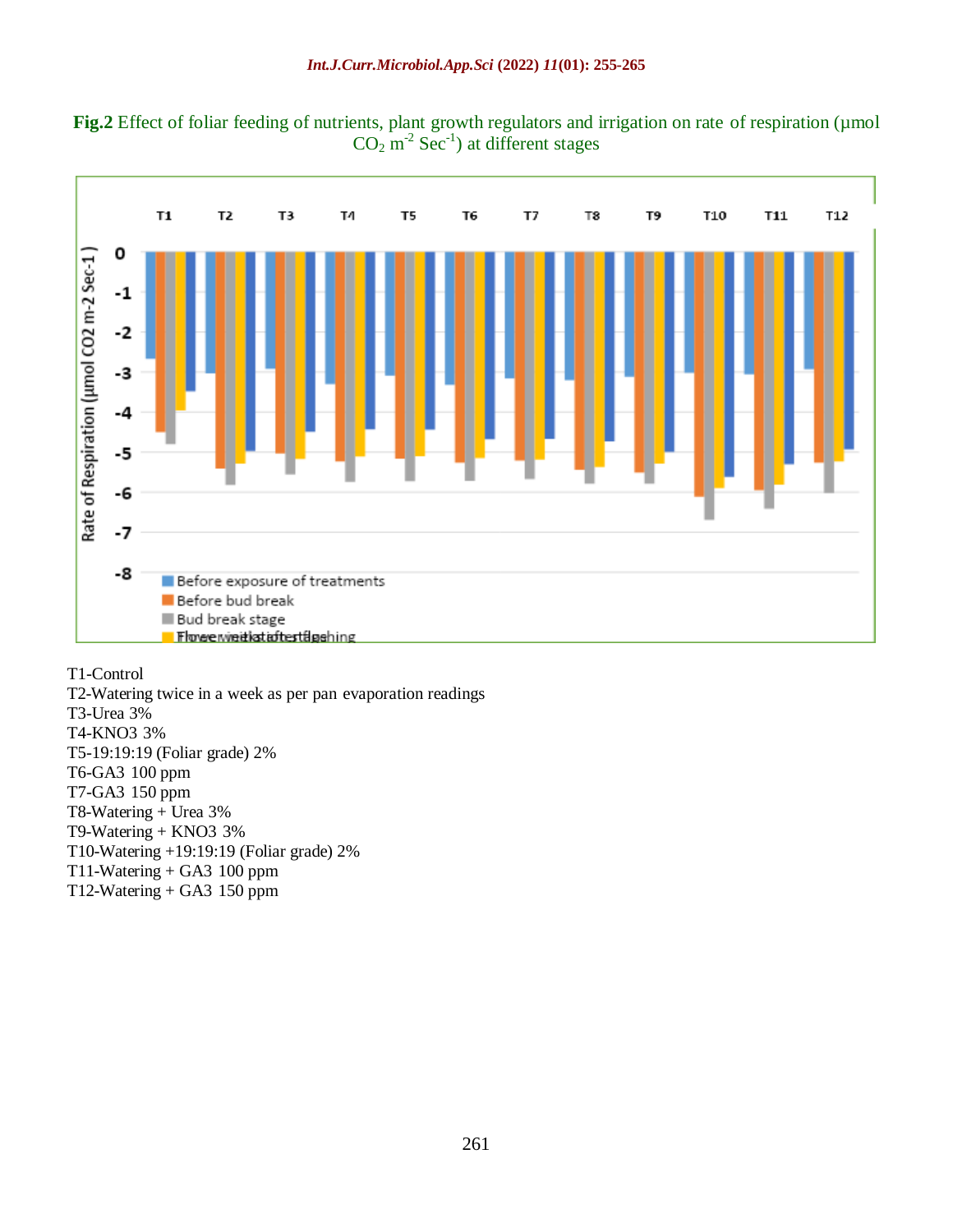



T1-Control T2-Watering twice in a week as per pan evaporation readings T3-Urea 3% T4-KNO3 3% T5-19:19:19 (Foliar grade) 2% T6-GA3 100 ppm T7-GA3 150 ppm T8-Watering + Urea 3% T9-Watering + KNO3 3% T10-Watering +19:19:19 (Foliar grade) 2% T11-Watering  $+$  GA3 100 ppm T12-Watering  $+$  GA3 150 ppm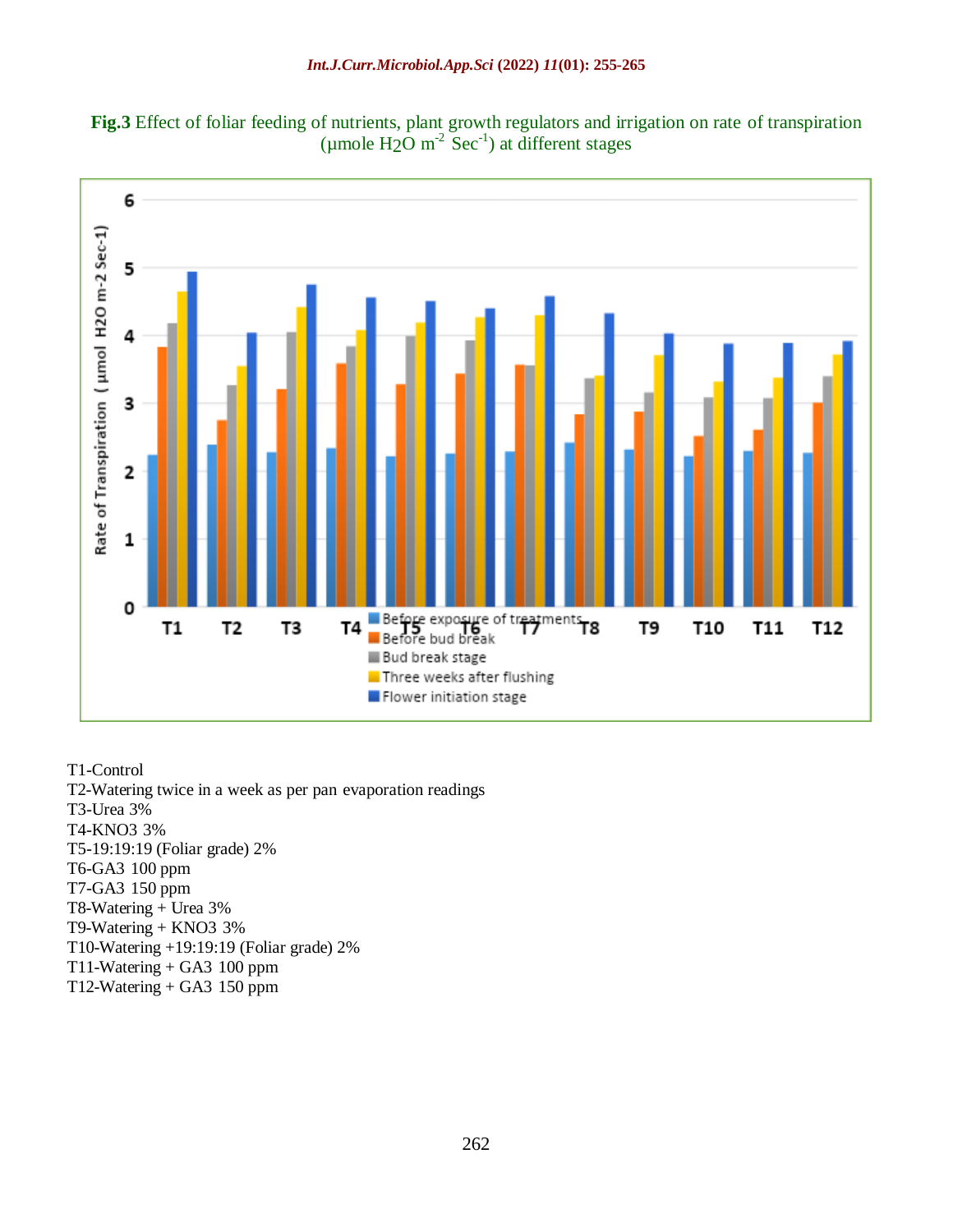



T1-Control

T2-Watering twice in a week as per pan evaporation readings T3-Urea 3% T4-KNO3 3% T5-19:19:19 (Foliar grade) 2% T6-GA3 100 ppm T7-GA3 150 ppm T8-Watering + Urea 3% T9-Watering + KNO3 3% T10-Watering +19:19:19 (Foliar grade) 2% T11-Watering + GA3 100 ppm  $T12-Watering + GA3 150 ppm$ 

#### **Rate of transpiration**

The rate of transpiration increased from before bud break stage to flower initiation stage (Table No.3). The treatment T10 (Watering +19:19:19(foliar grade) 2%) maintained significantly lowest rate of transpiration from before bud break stage to flower initiation stage which was at par with treatments T11(Watering + GA 100 ppm), T2 (Watering twice in a week as per pan evaporation readings) and T9

(Watering + KNO3 3 %).Treatment T8 (Watering + Urea 3 %)T12 (Watering  $+$  GA 150 ppm) and T3 (Urea 3%) also maintained lowest rate of transpiration and at par with each other. The significantly highest rate of transpiration was recorded by treatment T1 (Control)

At before bud break stage treatment T10 (Watering +19:19:19(foliar grade) 2%) recorded significantly lowest rate of transpiration (2.52 µmole H2O m-2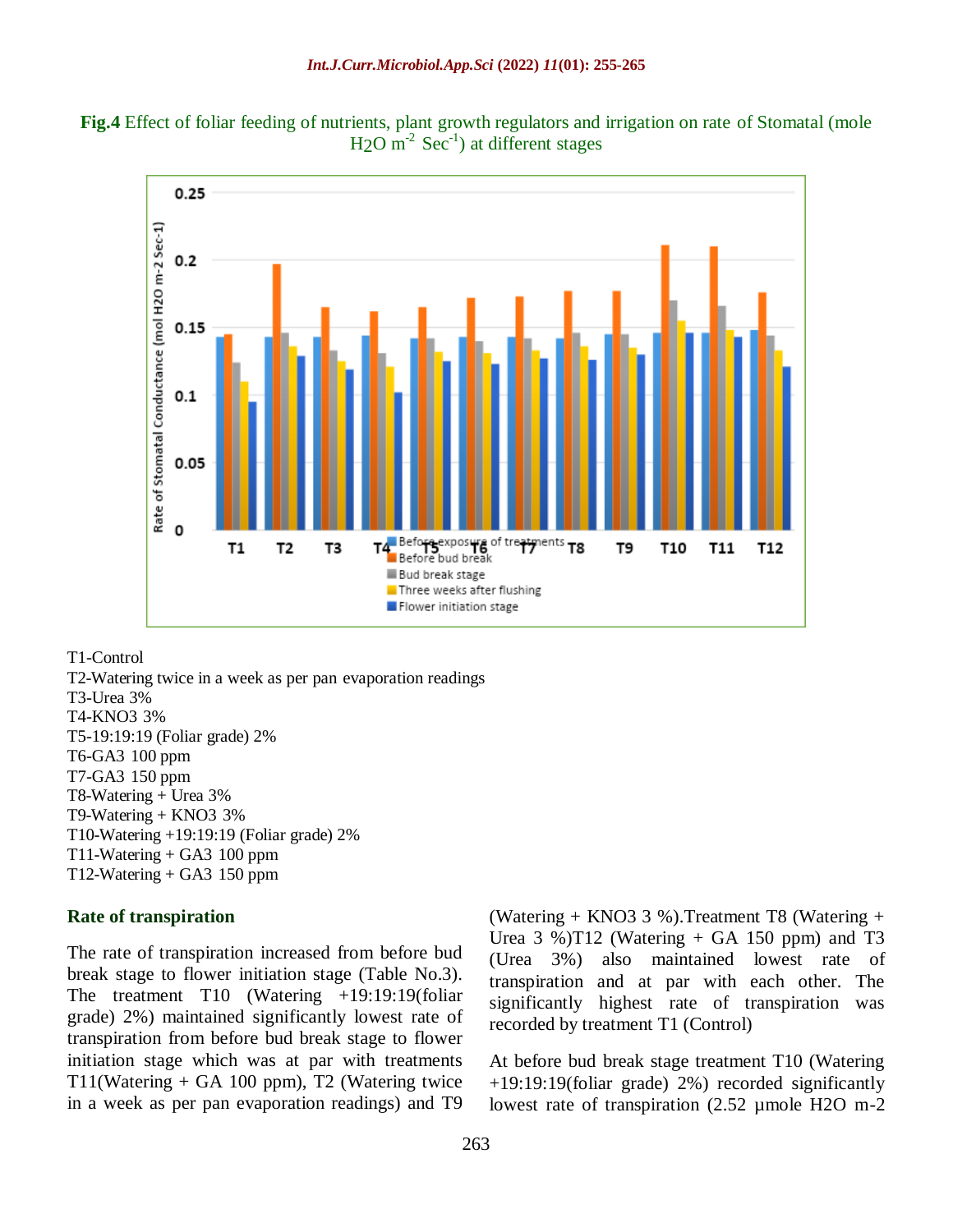Sec-1) which was at par with treatment T11 (Watering  $+$  GA 100 ppm) 2.61 µmole H2O m-2 Sec-1, T2 (Watering twice in a week as per pan evaporation readings) 2.75 µmole H2O m-2 Sec-1and T9 (Watering + KNO3 3 %) 2.84 µmole H2O m-2 Sec-1. The significantly highest rate of transpiration was recorded by treatment T1 (Control) 3.83 µmole H2O m-2 Sec-1

#### **Stomatal conductance**

The rate of stomatal conductance decreased from before bud break stage to flower initiation stage (Table No.4).The treatment T10 (Watering +19:19:19(foliar grade) 2%) maintained significantly highest rate of stomatal conductance from before bud break stage to flower initiation stage which was at par with treatment T11(Watering + GA 100 ppm) at before bud break stage. Treatment T2 (Watering twice in a week as per pan evaporation readings), T9 (Watering  $+$  KNO3 3 %), T8 (Watering  $+$  Urea 3 %) and T12 (Watering  $+$  GA 150 ppm) also maintained highest rate of stomatal conductance. The significantly lowest rate of stomatal conductance was recorded by treatment T1 (Control).

The transpiration and stomatal conductance in any plant cell are the important physiological measures to assess the plant water relationship (Terryl *et al.,* 1989). The stomatal conductance is linked with high leaf temperature and increased transpiration per stomatal conductance unit (Codon *et al.,* 2002).

Rakshe (2011) and Burondkar *et al.,* (2012) studied the transpiration rate and stomatal conductance in mango. Bhalerao (2013) also assessed the stomatal conductance of mango which supported the present findings.

#### **References**

Bhalerao, R. R. (2013). Flowering and fruiting behaviour with respect of nutrients and carbohydrate status in mango cv. Alphonso and Kesar. Thesis submitted to Navsari Agril.

University, Navsari, Gujrat.

- Burondkar, M. M., Pujari, K. H., Shinde, K. A. and Bhave, S. G. (2012). Seasonal variation in physiological behaviour of Alphonso mango, under konkan conditions. J. Agril. Res. Tech. 37(1): 51-54.
- Davenport, T. L, Nunez -Elisea R. 1997, Reproductive physiology. In: Litz, R.E. (ed.) The Mango: Botany, Production and Uses. CAB International, Wallingford, Oxon, UK, pp. 69-146. Goguey, T., 1993, Study of effect of three flowering inducing substances on Kent and Zill mango. Acta Hort. 341: 216-224.
- Leandro N. Faria, Antônio A. Soares (In Memoriam), Sérgio L. R. Donato, Marcelo R. Dos Santos, Luciana G. Castro (2016). The Effects of Irrigation Management on Floral Induction of 'Tommy Atkins' Mango in Bahia Semiarid. Journal of the Agríc., Jaboticabal. v. 36, n.3, 387-398.
- Malshe, K. V., Haldankar, P. M., and Patil, S. S. (2020a). Effect of Foliar Application of Plant Growth Regulators on Seasonal Variation in Physiological Behavior in Mango cv. Alphonso. *Int.J.Curr.Microbiol.App.Sci* **9**(6): 1629-1642.
- Panse, V. G. and Sukhatme, P. V. (1995). Statistical methods for Agricultural Workers. ICAR Rev. Ed. By Sukhatme, P. V. and Amble, 97 - 156.
- Rakshe, M. V. (2011). Physiological studies on effect of stem girdling, root pruning and chemical treatments on induction of flowering in Alphonso mango (*Mangifera indica* L.). M. Sc. (Agri.) Thesis submitted to Dr. B. S. Konkan Krishi Vidyapeeth, Dapoli, Maharashtra 415712.
- Terryl, R., Roper and Larry, E. Williams, 1989, Net CO2 assimilation and carbohydrate partioning of Grapevine leaves in response to trunk girdling and gibberellic acid application. Plant Physiology, 89: 1136-1140.
- Urban. L., Lu, P. and Thibaud, R. 2004. Inhibitory effect of flowering and early fruit growth on leaf photosynthesis in mango. Tree Physiology. 24: 387-399